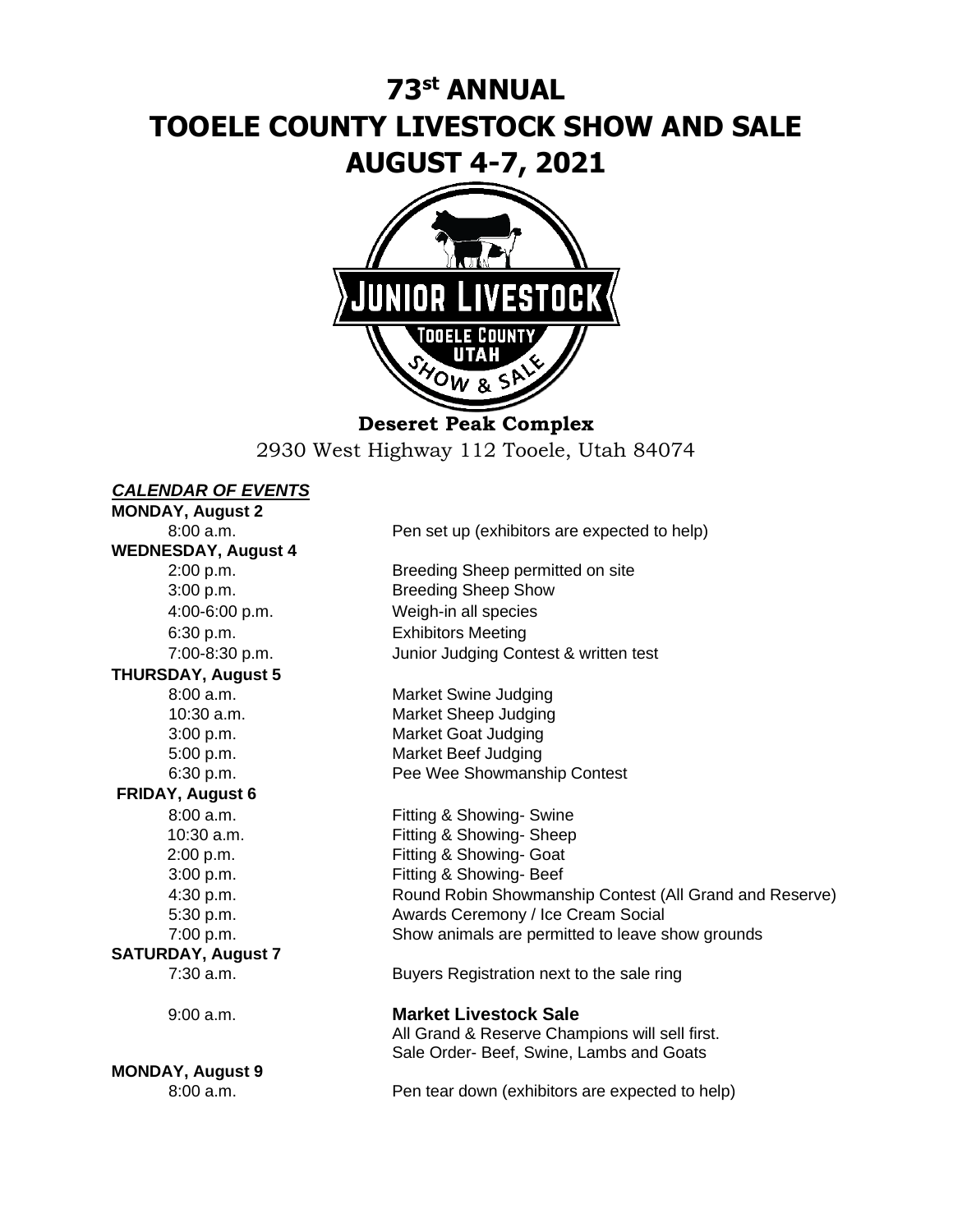

# **Tooele County Junior Livestock Show & Sale August 4-7, 2021**

# **2021 Checklist**

- March 1st- Registration forms available online at Junior Livestock | [USU](https://extension.usu.edu/tooele/juniorlivestock)
- March 1st- Make sure you are registered for FFA or 4-H
- Tagging Dates- Beef
	- April 23rd 9 a.m.- Noon @ Tooele High Animal Lab
	- April 24th 5-6 p.m. @ Tooele High Animal Lab
- **April 26th(Monday)- Beef Tagging Deadline**
- Tagging Dates- Goats, Sheep, and Swine
	- June 2nd 6-8 p.m. @ Deseret Peak Complex
	- June 3rd 5-6 p.m. @ Tooele High Animal Lab
	- June 5th 9 a.m.- Noon @ Tooele High Animal Lab
- **June 5th(Saturday)- Goat, Sheep, and Swine Tagging Deadline**
- **July 5th(Monday)- Registration Due**
	- Registration turned in at Tagging; or
	- Registration turned in at 4-H Office; or
	- Registration postmarked and mailed by **July 5**<sup>th</sup> to **Tooele County Jr. Livestock Show 86 Kelsey View, Tooele UT, 84074**
- July 26th(Monday)- Record Books due for Contest
- August 4th- Weigh-in 4:00 p.m. to 6:00 p.m.
- August 7th- Sale 9:00 a.m.
- October 1st- Record books due to the Extension Office or your FFA Advisor (This makes you eligible to show next year.)

# **Look for additional information regarding clinics scheduled for this year!**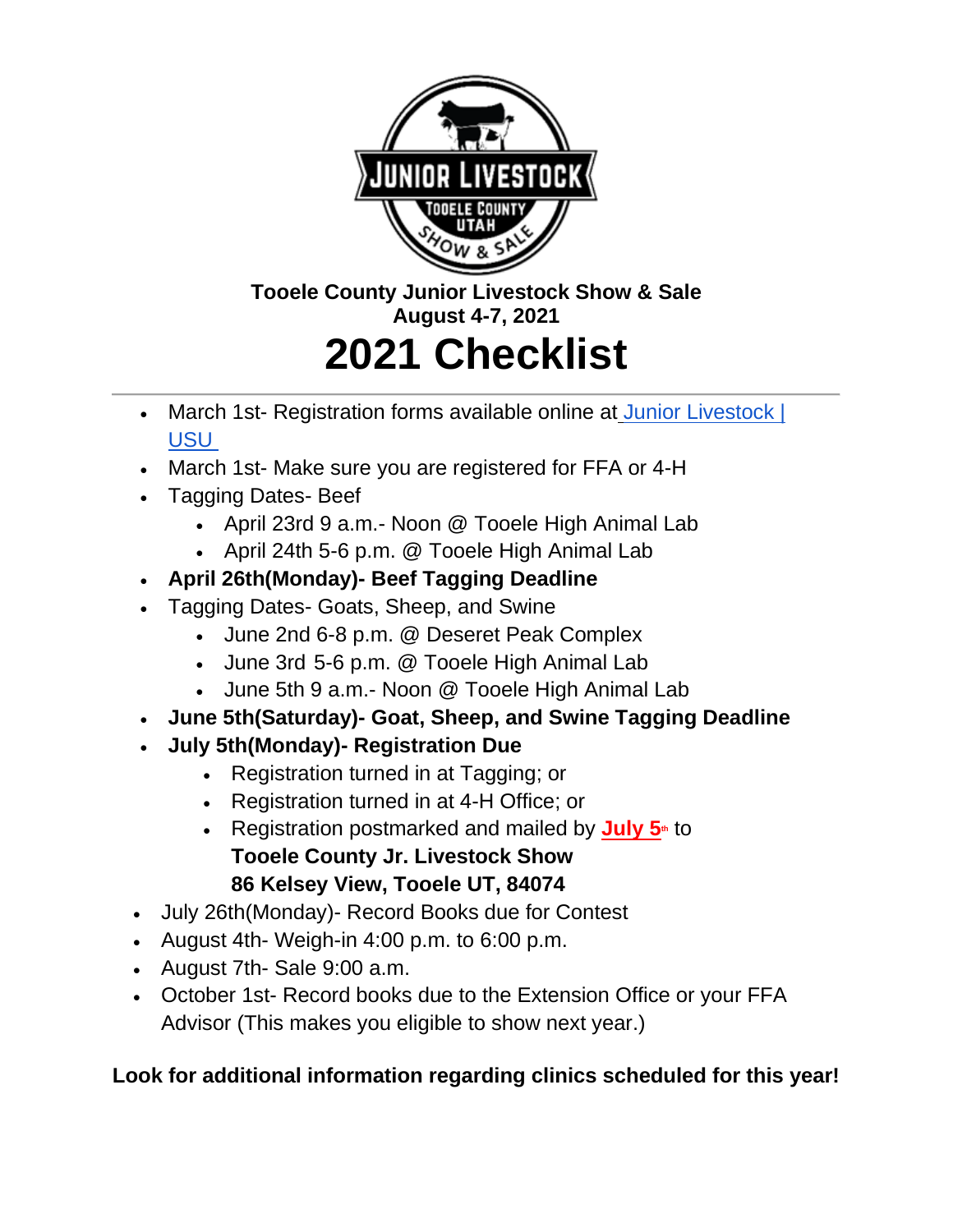# **2021 TOOELE COUNTY JUNIOR LIVESTOCK SHOW & SALE**

# **PRESIDENTS MESSAGE**

Dear Tooele County Junior Livestock Show Exhibitors and Families:

Welcome to the Tooele County Junior Livestock Show & Sale. We are excited for another year and look forward to seeing you as you prepare for the upcoming show. We had an additional 100 buyers register last year and saw the sale exceed \$275,000. This would not be possible without the support of businesses and individuals investing in this organization and the youth of Tooele County. I hope each exhibitor takes the time to thank the buyers who contribute financially to making this all possible.

We are grateful to all those who continue to volunteer their time and resources to make each year a success. We look forward to seeing new faces and old friends. We are grateful for the countless hour's parents, family members, leaders, and others contribute to the success of each exhibitor and the show as a whole.

As each of you exhibitors prepare for the show, I hope you will take the time to reflect on your experience of raising and marketing livestock. This is a great learning opportunity, and I encourage you to take the time to thank those around you who support you; your family, friends, 4-H Leaders, Extension Agent, and FFA Advisors

We as a board are excited to see each of you again this year August  $4<sup>th</sup>$ -7<sup>th</sup>, at the show and wish each exhibitor good luck!

Sincerely,

Robert Pitt, President

# **RULES FOR 2021**

This code of ethics applies to all exhibitors in the Tooele County Jr. Livestock Show & Sale. It includes junior exhibitors who compete in structured classes of competition. All classes of livestock offered at the livestock event are included.

The following is a listing of guidelines all exhibitors must follow to enter livestock at the Tooele County Junior Livestock Show & Sale

<span id="page-2-0"></span>

| <b>GENERAL RULES</b>                            | <b>GROUP AFFILIATION / EXHIBITOR</b> |
|-------------------------------------------------|--------------------------------------|
| <b>RULE ENFORCEMENT</b>                         | <b>ELIGIBILITY</b>                   |
| <b>FEED AND SUPPLIES</b>                        | <b>DRESS CODE</b>                    |
| <b>ANIMAL HEALTH RULES &amp; CODE OF ETHICS</b> | <b>RECORD BOOKS</b>                  |
| <b>LIABILITY</b>                                | <b>BEEF</b>                          |
| <b>AUCTION RULES</b>                            | <b>GOATS</b>                         |
| <b>TAGGING</b>                                  | <b>SHEEP</b>                         |
| <b>REGISTRATION</b>                             | <b>SWINE</b>                         |
| <b>WEIGH-IN</b>                                 | <b>BREEDING SHEEP SHOW</b>           |
| <b>MARKET CLASSES</b>                           | <b>SPECIAL AWARDS DIVISION</b>       |
| <b>FITTING AND SHOWING/SHOWMANSHIP</b>          |                                      |
|                                                 |                                      |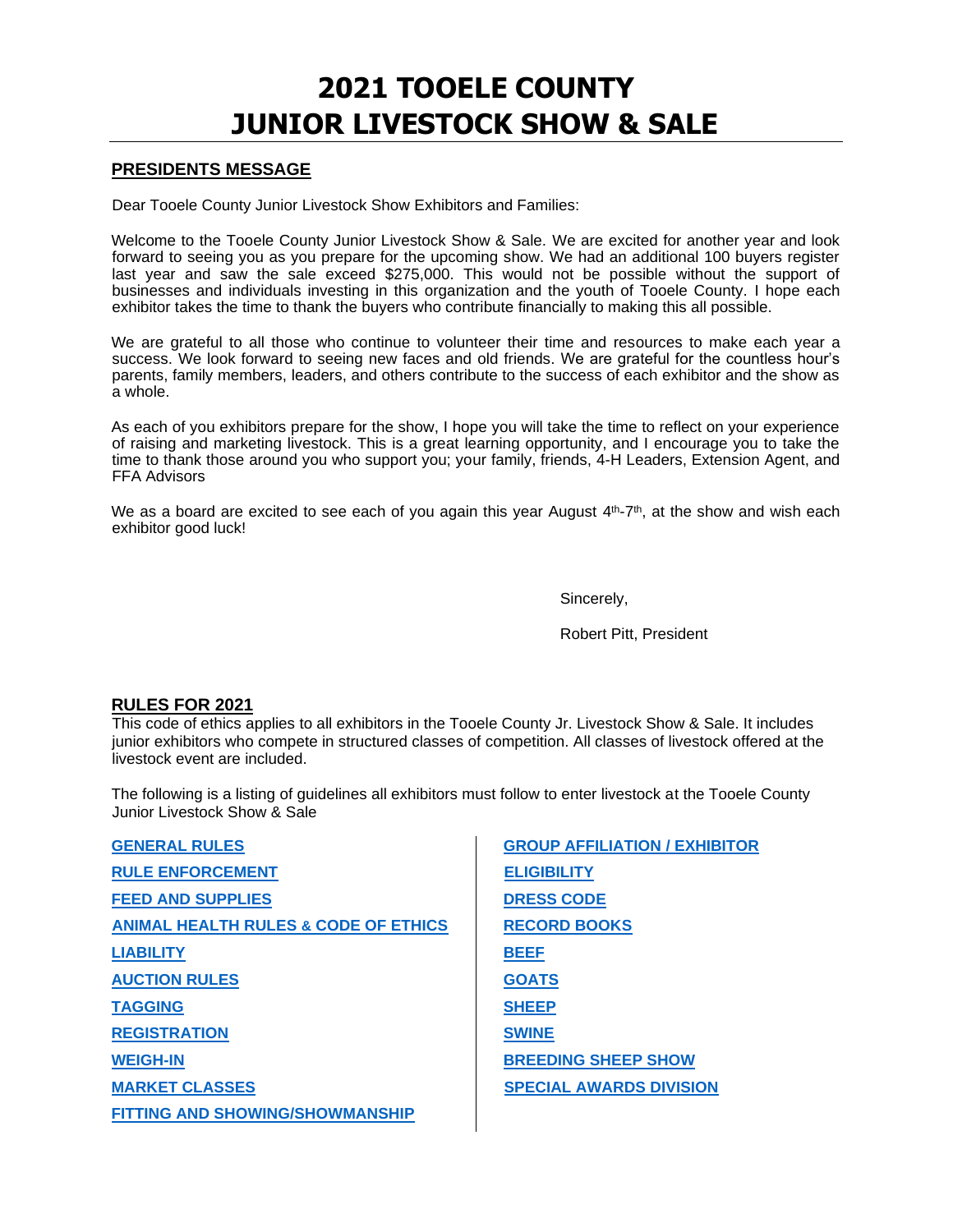# <span id="page-3-0"></span>**[GENERAL RULES](#page-2-0)**

Ownership of animals: The exhibitor will own, feed, and care for his/her project animal(s) for not less than 100 consecutive days for market steers and 60 consecutive days for market swine, lambs, and goats prior to the Tooele County Livestock Show. No interruption of ownership can occur. All exhibitors must have viable proof of ownership available; showing the length of time they have owned the animal. The official ownership date is the date shown on the bill of sale, unless the animal was bred by the exhibitor, in which case calving or birth records must be shown.

The livestock project animals must be located in the same county as the exhibitor during the required ownership period unless the individual qualifies for an exemption under rules for exhibitor eligibility.

All participants are required to participate in both showmanship and market classes.

Each exhibitor will be limited to two (2) animals.

No exhibitor will be allowed to show an animal if he/she cannot control the animal in the show or auction ring. Older assistance will be permitted. The ring officials will make this determination.

Where a registered exhibitor has more than one animal in any market class, the other animal not shown by that exhibitor must be shown by another registered exhibitor.

Anyone not registered to show a market animal is prohibited from showing an animal in any market or showmanship class.

No animal receiving Grand or Reserve Champion at another show; in any species will be allowed into the Tooele County Livestock Show and Sale.

All Grand and Reserve Champion animals will be tattooed CH in the left ear at the conclusion of the market classes.

Promptness: Failure of exhibitor to be on time and meet the gate call for assigned class in show or position in sale will be disqualified from showing and selling that animal. Animals will not sell if not lined up in sale order.

All pens and stalls must be cleaned by the exhibitor before leaving the show grounds.

Identification signs must be displayed on each pen or stall showing ownership.

For security purposes, the doors of the arena will be locked at 10 pm and no entry will be available until the next morning.

The only people allowed in the show ring are the judges, the exhibitors, and authorized show officials.

Any animal not fitted, cleaned, or cattle not broke to lead shall be sifted by the committee; and the judge will award no premium to such animals.

Exhibitors removing animals prior to 7:00 PM on Friday without permission of the species chair will forfeit their prize money.

The decision of the show management will be final.

#### <span id="page-3-1"></span>**[RULE ENFORCEMENT](#page-2-0)**

The local show has the responsibility to enforce the rules and regulations at this show.

All rules will be strictly enforced. Any violation of the rules may result in premium money being forfeited and/or the exhibit being sifted or dropped from the show and sale order.

**Direct criticism or interference with the judge, show management, other exhibitors; breed representatives, or show officials before, during, or after the competitive event is prohibited. This includes final decisions of the show veterinarian. Violators will be dealt with on a case by case basis by show officials.** 

#### <span id="page-3-2"></span>**[FEED AND SUPPLIES](#page-2-0)**

All feed, feeding equipment, bedding, etc. must be supplied by the individual exhibitors.

Wood shavings will not be provided for purchase at the fair, exhibitors will need to bring their own.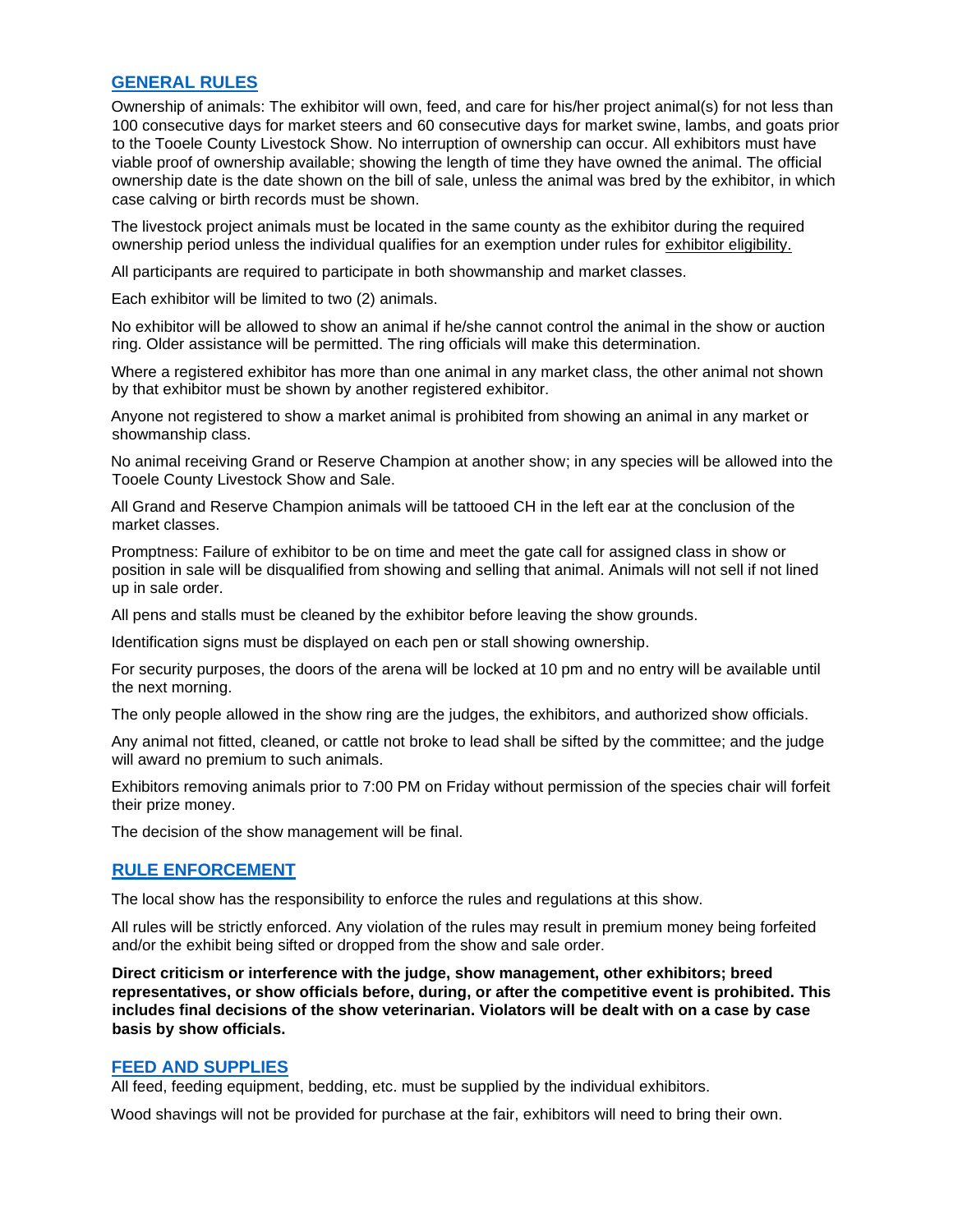# <span id="page-4-0"></span>**[ANIMAL HEALTH RULES and CODE OF ETHICS](#page-2-0)**

The use of any drug, tranquilizer, sedative or depressant which alters the psychological or physiological state of the animal is illegal. Exceptions to this rule would be licensed, certified veterinarians, treatment for a recognized disease or injury, or recommendation for tranquilizing breeding animals in heat that might compromise the safety of others. The drugs must be approved by the Food and Drug Administration for use in meat producing animals. All exhibitors will advise show management of any drug and/or medication administered to an animal that might be detected at the time of showing or at meat inspection. The name of the drug, its purpose, the person who administered the drug, time, and date of administration will be presented to show management prior to the showing and sale of the animal. Failure to report this information will result in severe penalty and/or disqualification. Any use of drugs or substances not approved by the Food and Drug Administration is strictly prohibited. All animals entered into livestock competition will be subject to testing for foreign substances that exceed acceptable levels established by the FDA, FSIS, USDA, or the EPA. During the livestock event in the case of an animal requiring treatment all medications shall be administered by a licensed veterinarian and the livestock show officials shall be notified. Use of an illegal drug is considered a premeditated act and any information obtained in the practice of illegal alteration of any animal will be turned over to the proper authorities for possible criminal prosecution.

Surgery, injection or insertion of foreign material under the skin and/or into the flesh of an animal to change the natural contour, conformation or appearance of animal's body is illegal. This includes vegetable oil, silicon or other substance used to alter an animal's shape. Acceptable practices of physical preparations which are allowed include: clipping of hair, trimming of hooves, dehorning or removal of ancillary teats.

Treating an animal internally or externally with any irritant, counterirritant or other substance used to artificially change the conformation or appearance of an animal for show is considered unethical, inhumane and is prohibited. This includes, but is not limited to, the use of graphite, powders, hemp, artificial hair, coloring, common products such as fly spray, ointment or liniment used to the point that it is irritating, or similar type products. The use of dyes, spray paint or other artificial coloring which result in altering an animals true and natural appearance and/or color is prohibited. Adding false hair or hair like material, fleece, or skin at any point, spot or area of the animal's body is illegal and will result in immediate disqualification. Any liquid or substance not considered part of an accepted and normal diet for livestock is deemed illegal and inhumane. For example: the use of alcoholic or carbonated beverages as a drench or filler, etc. Drenching will not be allowed unless the show veterinarian or a show official is present and is needed for emergency purposes only.

The use of inhumane fitting, showing and/or handling practices or devices shall not be tolerated. For example: breaking tails, striking of the animal to cause swelling or for bracing purposes, use of an electrical contrivance, muzzles, etc. is not acceptable.

Direct criticism or interference with the judge, show management, other exhibitors, breed representatives or show officials before, during or after the competitive event is prohibited.

At the time an animal is sold at auction at the livestock show the exhibitor shall be held directly responsible for animals that are rejected at the processing center for any reason. The seller may be liable to the buyer for an amount equal to three times the purchase price and may also be liable for attorney's fees and civil penalties.

Show management may share acceptable intelligence and evidence information with FDA or USDA. If, for any reason, FDA or USDA inspectors must remove any part of a meat animal carcass, the market price will be discounted.

Show management reserves the right to require animal health certificates. Health inspection and diagnostic tests may be made before or after animals are on the livestock show premises for exhibitor and animal safety, or to inaugurate disease control procedures which may become necessary in emergencies as determined by animal health officials.

#### **Drug Withdrawal**:

It is unethical and, in most cases, even unlawful to administer drugs to livestock within 20 to 30 days of slaughter. Animals too unmanageable to show should be withdrawn from their class rather than be tranquilized. The local show committee and the show veterinarian will monitor the situation. By federal regulation, random testing will occur at slaughter, and animals will be condemned which have been given any injection or oral dosage of tranquilizers, painkillers, antibiotics, diuretics, steroids, or other foreign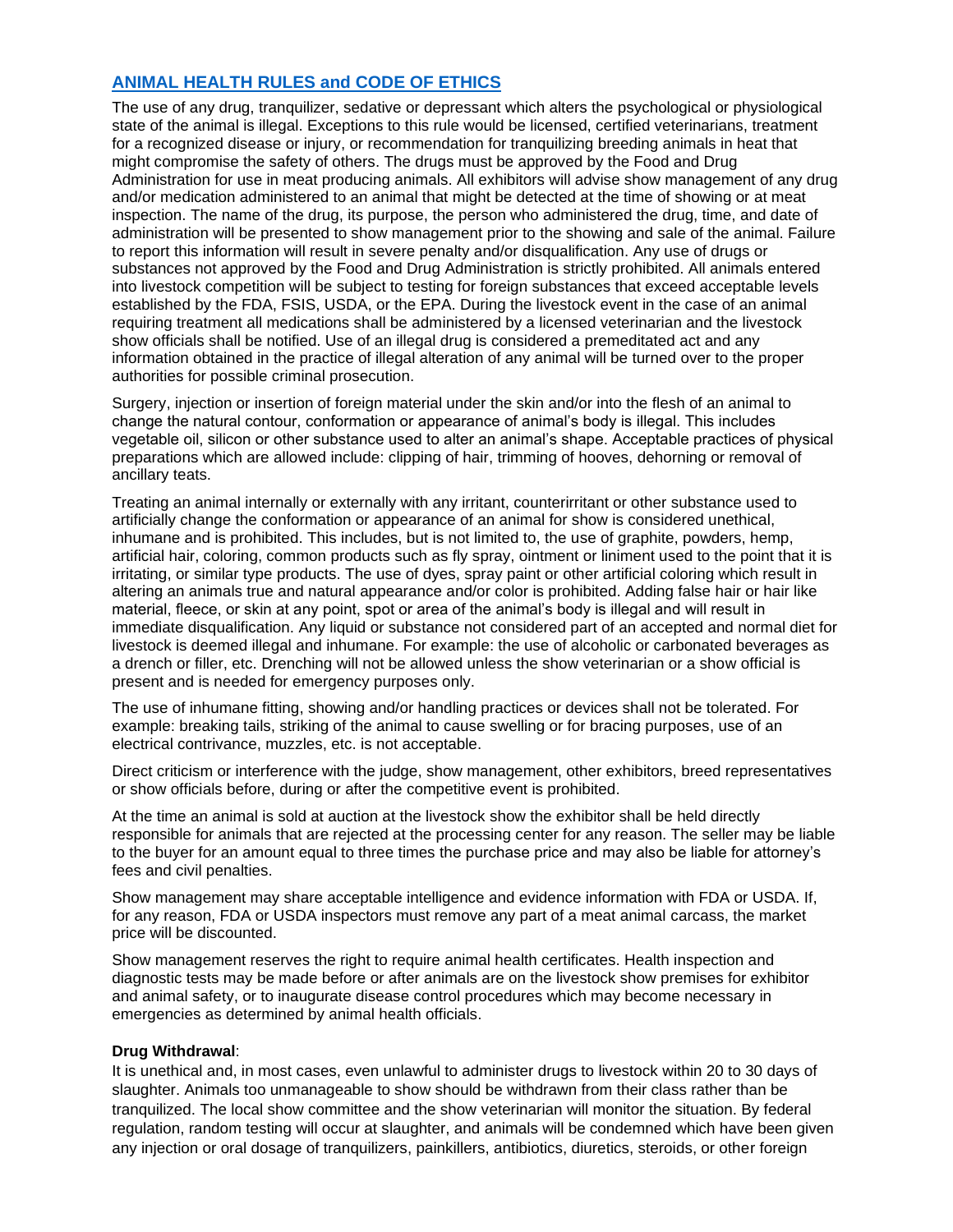substances during withdrawal periods before slaughter. All sales money will be withheld in such cases. Bloat medicine and other medication with no withdrawal requirements may be permissible. Exhibitors need to be aware of potential health hazards to consumers who eat animals that have received any above-mentioned substances. Please do not put someone's life in jeopardy.

#### **Drug Testing:**

The Tooele County Junior Livestock Show and Sale Committee reserve the right to drug test any animal at any time. The show and sale have a Zero Tolerance Policy for any drug use. Any positive drug test is a violation of the "Tooele County Junior Livestock Show and Sale Code of Ethics" and will result in disqualification and forfeiture of premiums, awards and sales money, and may result in probationary status and/or loss of eligibility for future participation in organized livestock competition.

# <span id="page-5-0"></span>**[LIABILITY](#page-2-0)**

All entries are accepted with the understanding that neither sponsors nor officers shall be held responsible for any loss or damage that should arise to livestock or exhibitor. Each exhibitor shall be responsible for any loss or damage done by his/her animal to any other animal or property and will indemnify the sponsors and officers against all legal and other proceedings thereto.

# <span id="page-5-1"></span>**[AUCTION RULES](#page-2-0)**

Grand Champion and Reserve Champion beef, lambs, goats, and hogs must be sold**.** 

At the time an animal is sold at auction the exhibitor shall be held directly responsible for animals that are rejected at a processing center due to the presence of foreign residues. The seller may be liable to the buyer for an amount equal to three times the purchase price and may also be liable for attorney's fees and civil penalties.

If an animal is rejected by the floor buyer or condemned at slaughter for a reason other than the presence of foreign residues, exhibitor will be disqualified from sale or forfeit all money.

Buyers with delinquent accounts will not be allowed to purchase or boost until the full amount owed is paid.

Payment from buyers will only be accepted after an official invoice has been issued.

Payment must be in the form of a check.

Withdrawal of an animal from the sale must occur within one hour after the conclusion of the respective market show, and prize money and ribbon must be forfeited.

Owners must weigh, fit, show, and sell their own animals in the ring. Exceptions are made only in the case of a medical emergency documented with a doctor's note **AND** with the advanced approval of the executive stock show committee.

Sales Fee: There will be a 3% commission charged on all animals sold.

Ownership is assumed at the time of the sale.

All sales are final. No animals can be resold to another person by paying the premium. Once the sale is declared by the auctioneer, the sale is final, changes in buyer information will not be allowed.

Floor animals will not be resold or redirected once they are declared in the sale ring.

The only boosting that will be allowed outside of the sale will be donations to the general fund to be distributed to exhibitors at the discretion of the sales committee. All other boosts MUST be through the sale. A bidder number must be obtained by each booster. The booster's bidder number must be the winning bid or with the collective group forming the winning bid. Boosts for specific exhibitors outside of the sale will no longer be allowed.

# <span id="page-5-2"></span>**[TAGGING](#page-2-0)**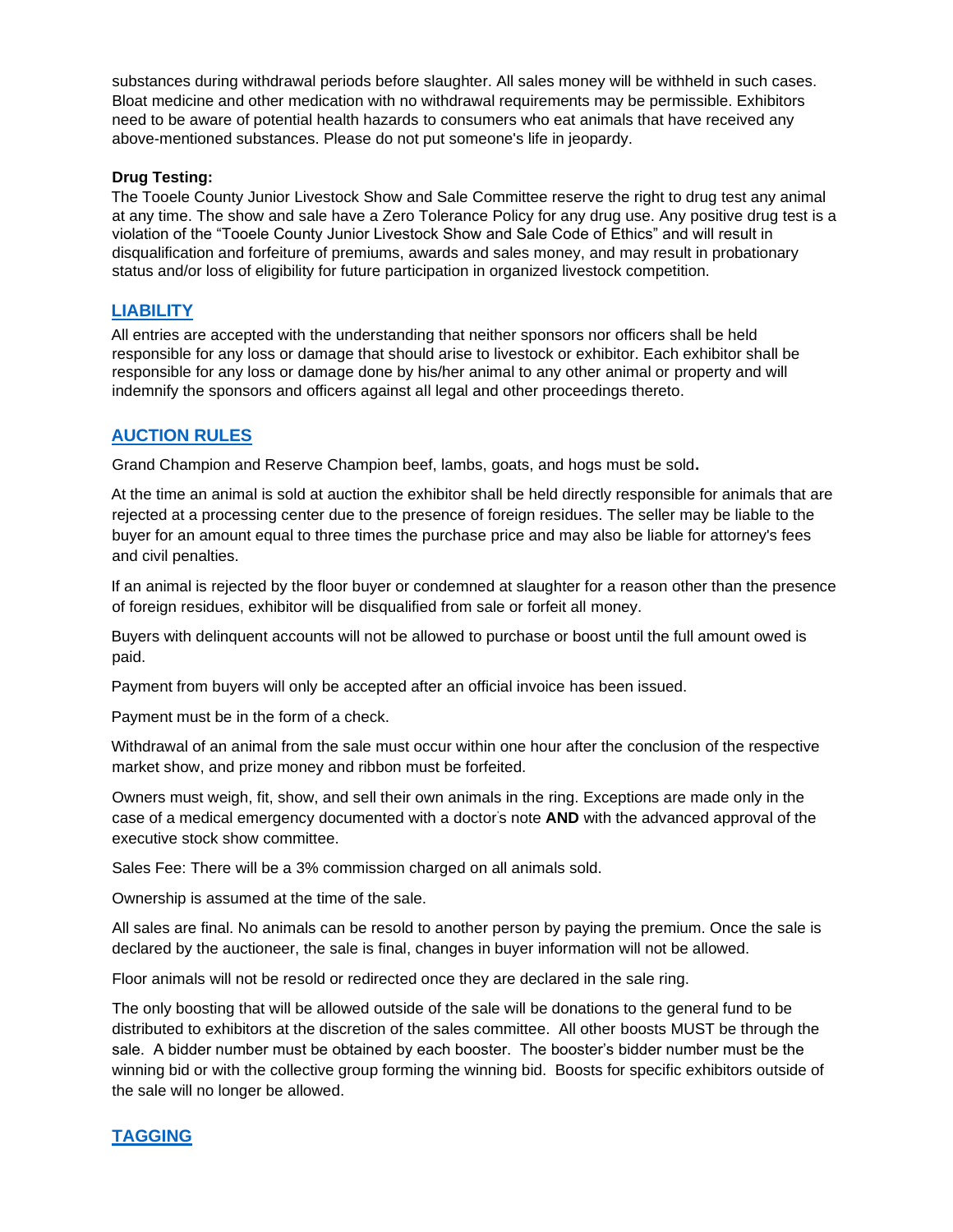#### **Beef Tagging Deadline: Monday April 26 th Goat, Sheep and Swine Deadline: Saturday, June 5 th**

The FFA Advisor, Extension/4-H Agent, and Species Committees shall tag each animal and process the proper forms.

No 4-H animals will be tagged unless the exhibitor is registered for the current 4-H year and the enrollment fee has been paid to the 4-H office.

# <span id="page-6-0"></span>**REGISTRATION [/ ENTRY FORMS](#page-2-0)**

**Registration Postmark Deadline- July 5, 2021**

Entry forms may be found on the Tooele County Extension web site at: [\(](http://www.tooelefair.com/)[https://extension.usu.edu/tooele/agriculture\\_natural\\_resources/juniorlivestock\)](https://extension.usu.edu/tooele/agriculture_natural_resources/juniorlivestock)

Please fill out your entry form properly to ensure the proper payment of prize money and livestock sale monies. Make certain that the entry blanks have the correct mailing address.

**\*Late entries will not be accepted. \***

All entry forms for market classes and breeding classes must be postmarked and sent to:

**Tooele County Jr. Livestock Show 86 Kelsey View, Tooele UT, 84074** 

| <b>FEE SCHEDULE</b>  |                      |
|----------------------|----------------------|
| <b>Beef</b>          | \$7.00 per head      |
| Goats, Sheep & Swine | \$5.00 per head      |
| Alternate            | No Charge            |
| Grounds Fee          | \$5.00 per exhibitor |
|                      |                      |

Exhibitors are responsible for mailing their own entry form before the deadline.

Exhibitor must declare which animals are to be shown and submit an entry form and entry fees, including ear tag numbers.

Entries may not exceed the limits for each show including one alternate animal per species.

Forms must be signed by all individuals listed on the entry form including the appropriate Extension/4-H Agent or FFA Advisor. Forms should only be signed for those youth enrolled in their program.

Eligibility for group and family feeding programs will be verified by the Extension 4-H Agent or FFA Advisor and parents.

Entry fees will not be withheld from sales checks; entry fees are to be sent into the show along with all entry forms.

Entry forms that are not properly filled out will be returned and the exhibitor will not be registered until the form is correct and complete. Corrections must be made prior to the registration deadline.

Any questions pertaining to rules and dates of entry should be directed to the current show president for clarification.

# <span id="page-6-1"></span>**[WEIGH-IN](#page-2-0)**

No animals may be unloaded before weigh-in time. (4:00 p.m.)

Each animal is allowed only one trip through the official weigh-in scale.

Animals weighing less than the minimum at the weigh-in will be sifted from the auction.

There is no maximum weight on beef, lambs, goats or swine.

Exhibitors whose animals are sifted from the auction because their animal does not meet the minimum weigh-in weight may still participate in showmanship classes.

Required minimum weights at weigh-in: **Beef:** 1,000 pounds **Goats:** 55 pounds **Sheep:** 110 pounds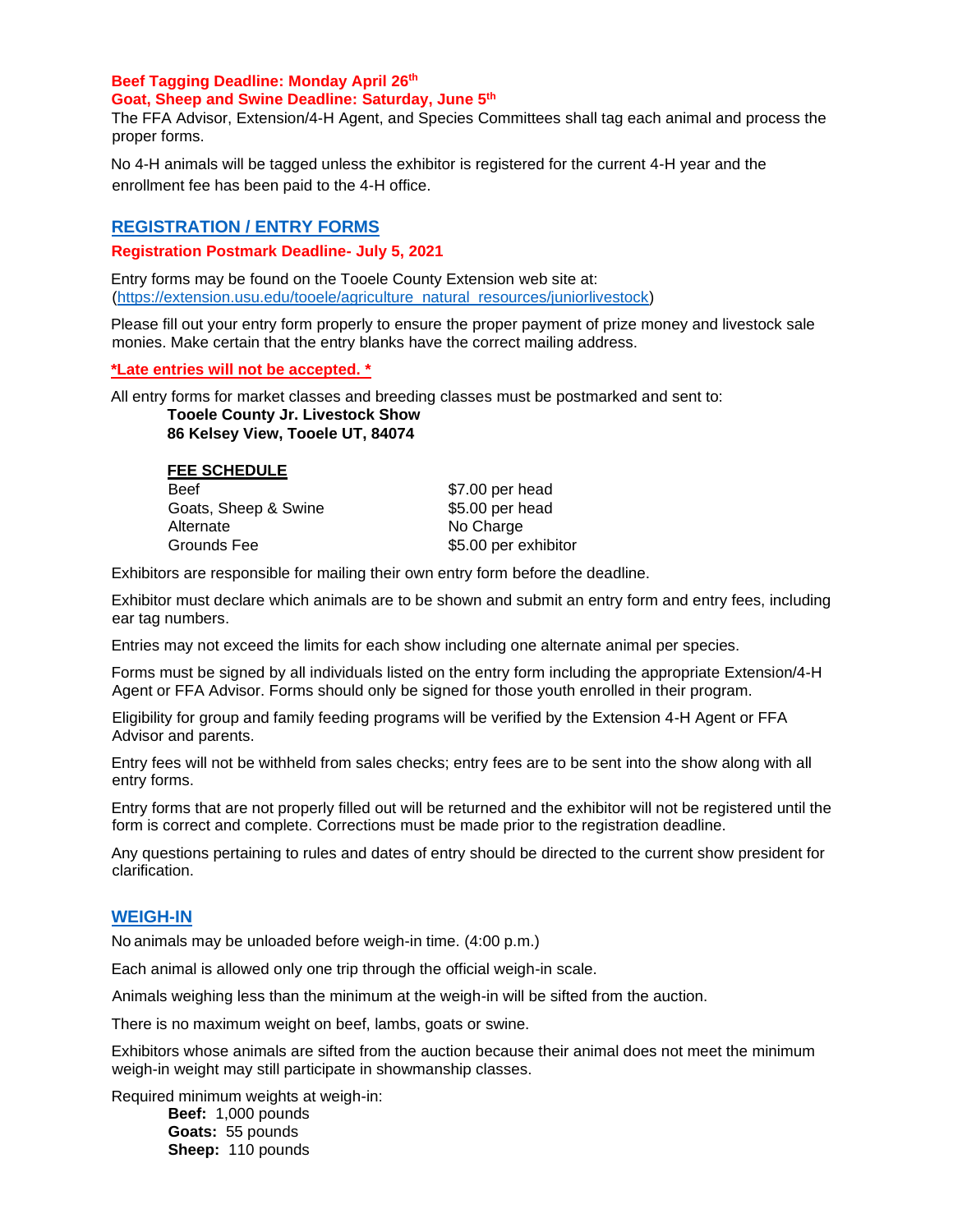**Swine:** 230 pounds

# <span id="page-7-0"></span>**[MARKET CLASSES](#page-2-0)**

Show order will be swine, sheep, goats, beef

Show animal limits will be 50 beef, 75 hogs, 50 lambs and 25 goats. If Tooele County Junior Livestock Show numbers do not exceed the show animal limits, then out of county youth will be accepted based on postdates of entry forms starting May 15th.

Rosettes will be awarded to grand and reserve champions in market beef, sheep, goats, and swine divisions.

There will be ten starred (rosette) animals in each division. These animals will receive \$20 each in lieu of the listed premium money.

All market classes will be judged according to the Danish System of Judging.

Animals that do not grade according to the USDA grading system will not be sold unless the committee rules otherwise.

Any animal receiving a white ribbon will be sold at floor price with no premium being paid.

# <span id="page-7-1"></span>**[FITTING AND SHOWING/SHOWMANSHIP](#page-2-0)**

Fitting on show grounds: The fitting of animals will take place in areas designated by the Livestock Show Committee. Parents, guardians, siblings, club leaders, Extension/4-H agents, and FFA Advisors may assist, and are encouraged to assist the younger exhibitors. However, each exhibitor must be working with the project animal and be in attendance with that animal during the entire fitting process or face forfeiture of prize money.

All participants are required to participate in showmanship, NO EXCEPTIONS! Youth who do not participate in Showmanship will be sifted from the auction.

Youth showing 2 different species may choose one species to fit & show or show both.

# <span id="page-7-2"></span>**[GROUP AFFILIATION / EXHIBITOR ELIGIBILITY](#page-2-0)**

#### **Exhibitor Eligibility**

All exhibitors must be 8 years of age as of September 1, 2020,

Exhibitors must be a legal resident of Tooele County unless (in the case of divorced parents) they live with one parent outside the County for school but live with the other parent in the County during the summer and take care of their own stock-show animals.

Exhibitors can only show through the same season as their high school graduation but not past their 19th birthday. Exception: Disabled persons as defined by Public Law 98-527. In these special cases, all other rules apply.

#### **Group Affiliation: FFA or 4-H**

An exhibitor may enter this show only as 4-H or FFA members but not both. Exhibitors must declare one or the other at time of entry and will participate in the ENTIRE event in that group affiliation. This will be monitored by members of the committee and offenders will be sifted.

#### <span id="page-7-3"></span>**[DRESS CODE](#page-2-0)**

Dress Code for show and sale:

4-H - A long or short sleeve shirt which fastens down the front with a collar is mandatory. Shirts must be white or predominately white in color and need not be Western style. The following will not be allowed: Tshirts, tank tops, tube tops, or sleeveless shirts. There is to be a 4-H emblem or patch on all 4-H member's shirts.

FFA - Either a white shirt, tie, and FFA jacket, or a white shirt with the FFA emblem and tie (No T-shirts).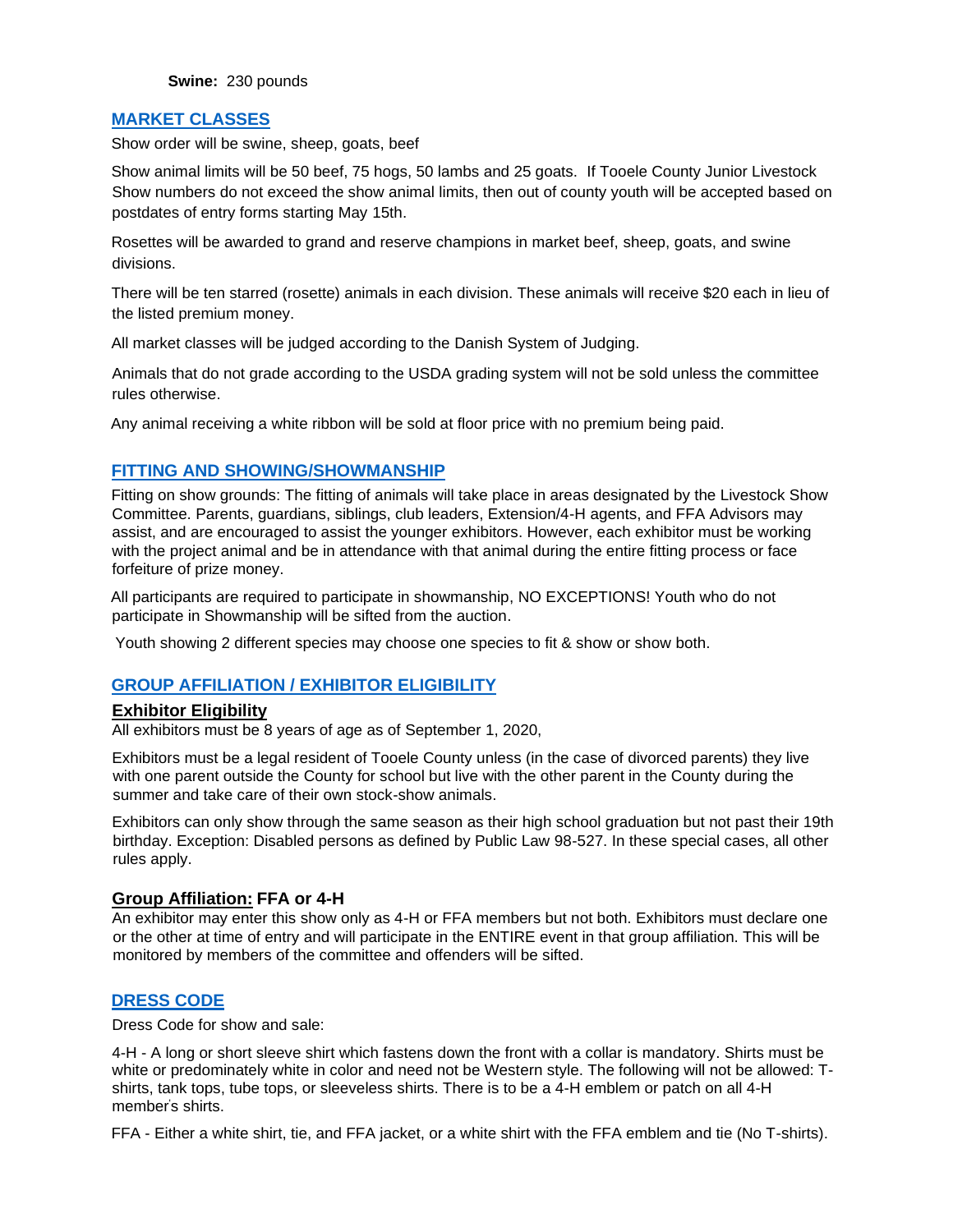Exhibitors who fail to abide by dress standards will forfeit premium money and be sifted from the auction. Committee members will monitor this.

# <span id="page-8-0"></span>**[RECORD BOOKS](#page-2-0)**

# **Record Book Deadline: October 1**

All participants are **REQUIRED** to turn in a completed Record Book after the conclusion of the livestock show and by October 1, 2021. Those participants who do not turn in a record book by October 1, 2021, **CANNOT** participate in the 2022 livestock show and sale.

FFA record books are submitted online through AET to your FFA Advisor

4-H record books are to be submitted to:

Tooele County USU Extension Office

151 No. Main, Tooele, Utah, 84074.

#### **Record Book Contest Deadline: July 26, 2021**

All participants are invited to participate in the 4-H/FFA Record Book contest at the Livestock Show. (This contest is optional and does not fulfill the record book requirement described above)

Record Book contest entries are due Monday, July 26, 2021. 4-H Portfolios are turned into the 4-H Office and FFA Books to the respective school's FFA advisor. 4-H Portfolio and the Official Utah FFA Record Book are the accepted standards for the contest.

Books will be judged in 5 classes consisting of:

4-H Junior (8-10 years old) 4-H Intermediate (11-13 years old) 4-H Senior (14-17 years old)  $FFA$  9-10<sup>th</sup> grades FFA 11-12<sup>th</sup> grades Ages are as of September 1, 2020 and in the 3rd Grade

# <span id="page-8-1"></span>**[BEEF](#page-2-0)**

Minimum weight: 1000 lbs.

**Committee Chair:** Jim Gowans

#### **Committee Members:**

Bob Gowans Mike Gowans Ryan Marshall Scott Livingston Ty Bevan

- 1. All beef from outside of Tooele County must have a brand inspection before they can be entered.
- 2. Any market beef that does not grade Prime, Choice or Select will be sifted.
- 3. No maximum weight on beef

# <span id="page-8-2"></span>**[GOATS](#page-2-0)**

Minimum weight: 55 lbs. **Committee Chair:** Kassidie Russell **Committee Members:** Jennifer Miller Jolene Jolley Kelsey Anderson Lindsey Blouser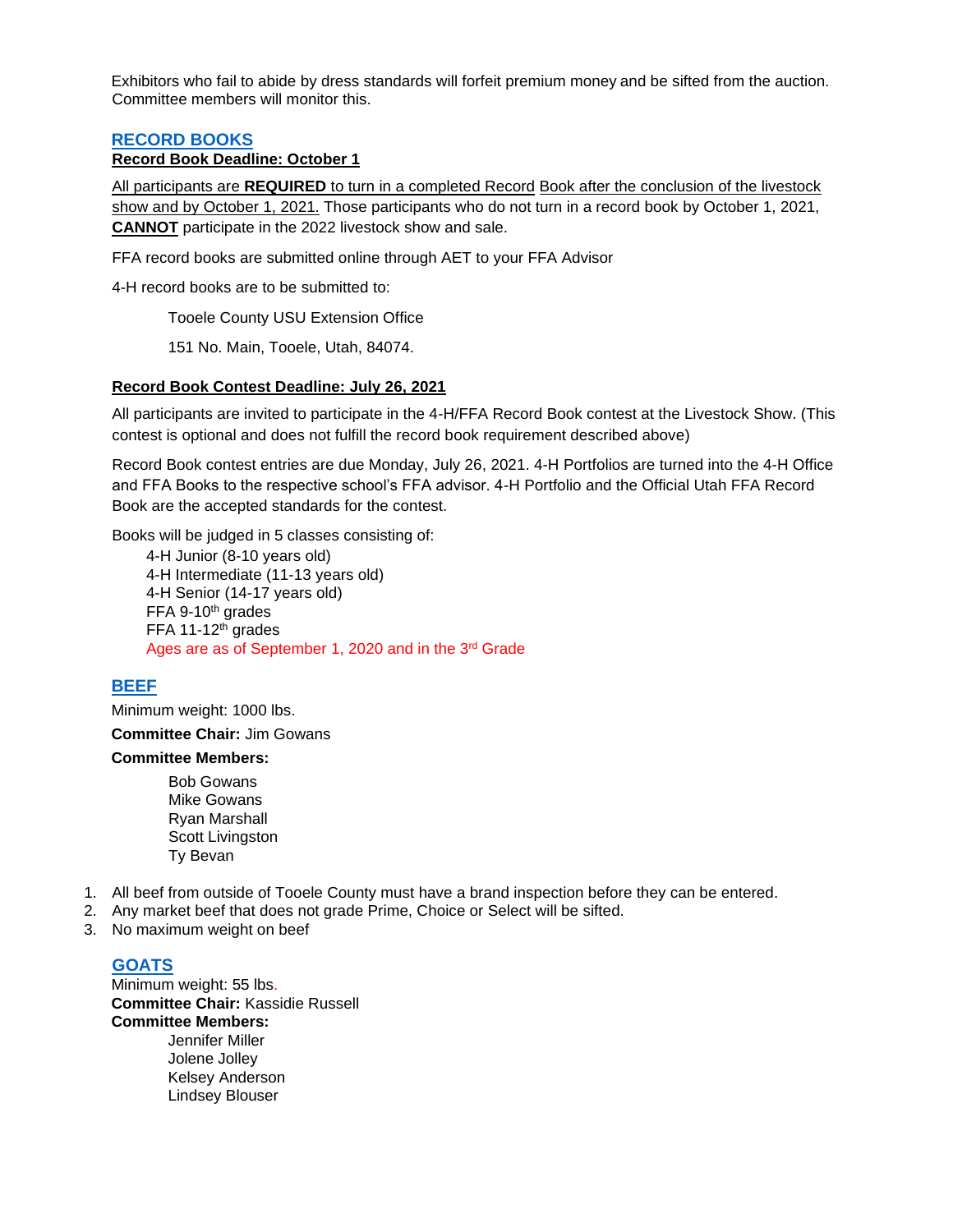- 1. All ewe Lambs and doe Goats must be properly tagged with a scrapie's tag. Most breeders will have this done for individuals purchasing lambs. Should a tag be lost or pulled out of the animal's ear, the exhibitor will advise the committee supervisor immediately, so the tag can be replaced, and the appropriate paperwork can be processed.
- 2. Exhibitor must have owned market goats for a minimum of (60) sixty days prior to show day.
- 3. Wether and doe kids will be shown together in the market class.
- 4. All market goats must have milk teeth in place.
- 5. Goats should be shorn uniformly <sup>3</sup>/<sub>6</sub>" or less above the knees and the hocks. Leaving a tail switch is permitted.
- 6. No spiked show collars are allowed.
- 7. Goats will be required to be either disbudded or have horns tipped prior to the show. No sharp points will be allowed. Goats that have not been tipped will be sifted.

# <span id="page-9-0"></span>**[SHEEP](#page-2-0)**

Minimum Weight: 110 lbs. **Committee Chair:** Jeff Wyatt **Committee Members:**

Craig Pitt Holly Cortney Kevin England Mike McCov Tracy Palmer

- 1. All ewe Lambs and doe Goats must be properly tagged with a scrapie's tag. Most breeders will have this done for individuals purchasing lambs. Should a tag be lost or pulled out of the animal's ear, the exhibitor will advise the committee supervisor immediately, so the tag can be replaced, and the appropriate paperwork can be processed.
- 2. All lambs must be slick-shorn before coming onto the stock show grounds.
- 3. Any lamb showing evidence of club lamb fungus will be quarantined immediately and after verification of infection by the show veterinarian will be sifted and removed from the show grounds immediately.
- 4. Lamb Docking Rule: Scientific research indicates that the incidence of rectal prolapse is reduced when the tail is docked in a non-extreme manner. The recommended method is to dock at the distal end of the caudal fold (3rd caudal vertebra). Complete tail removal (extreme docking) is not an accepted sheep production practice and is discouraged for all Tooele County Junior Livestock Show sheep projects. Market Lambs or breeding sheep showing any sign of contagious disease or current or recent signs of prolapse, or with an open sore on the dock (rosebud), will be sifted from the show at the discretion of the show veterinarian at the time of weigh-in and their determination is final.
- 5. Any market lamb that does not grade Prime, Choice, or Good will be sifted.

# <span id="page-9-1"></span>**[SWINE](#page-2-0)**

Minimum weight: 230 lbs. **Committee Chair:** Kenna Aagard **Committee Members:**

Colby Champneys Dustin Hall Jeff Williams Judd Williams Kevin Hall Ron Williams Ted Aagard

- 1. This is not a terminal show.
- 2. All pigs must be washed and clipped at home, and tags must be easily visible at weigh in time or they will be sifted from the show.
- 3. Swine exhibitors must provide their own tube-style watering device.
- 4. Gilts and barrows will not be shown in separate classes.
- 5. Any market hog that does not grade U.S. No.1 or U.S. No. 2 will be sifted.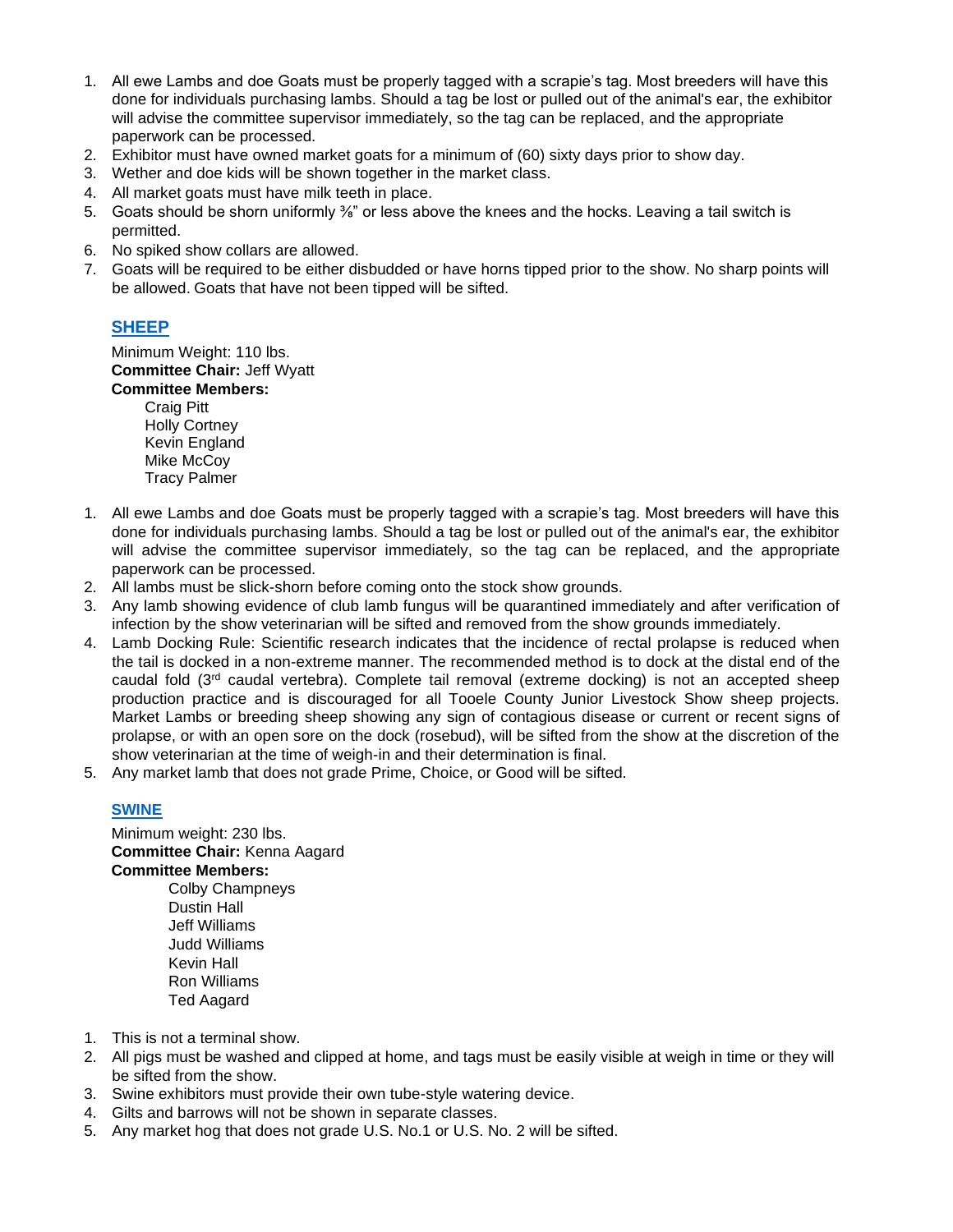#### <span id="page-10-0"></span>**[BREEDING SHEEP SHOW](#page-2-0)**

**Committee Chair:** Robert Pitt **Committee Members:** Janette Shields

Cody Pitt

- 1. All animals will be mouthed to check for age.
- 2. No ewe lambs registered for the Tooele County Junior Livestock Show market classes can be shown in the breeding show.
- 3. There must be a minimum of 5 animals in each class or the class will be consolidated with similar animals or canceled.
- 4. Pens must be cleaned before you leave the show Wednesday evening.
- 5. Entry fee is \$5.00 per animal.
- 6. Animals must be owned for 6 months prior to the show by the exhibitor that is entering them in the show. (If a participant has multiple animals in a class they may have someone else show the additional animals.)
- 7. An exhibitor may enter this show as 4-H or FFA but not both.

#### **Classes**

Ewe Lambs (less than 1 year old) The Ribbon and Premiums Aged Ewes (1 to 10 years old) Ribbon and Premiums Champion Ewe Class Buckle

Ram Lambs (less than 1 years old) Ribbon and Premiums Aged Rams (1 to 10 years old) Ribbon and Premiums Champion Ram Class **Buckle** 

# **[SPECIAL AWARDS DIVISION](#page-2-0)**

#### **Showmanship Contest Divisions:**

**Division 1-** 4-H Junior (8-10 years old) **Division 2-** 4-H Intermediate and FFA (11-13 years old) **Division 3-** 4-H Senior and FFA (14-18 years old) Ages are as of September 1, 2019

- 1. The top three places or those selected by the judge from each class will come back for the champion class in each division.
- 2. Buckles will be awarded in each division for each species.

#### **Junior Judging Contest:** Contact Hollie Johnson

#### **Livestock Knowledge Contest:**

- 1. The exhibitor with the highest combined score for the Test and Junior Judging will be the winner.
- 2. Prizes may be awarded for the highest written test score.
- 3. Prizes may be awarded for the high individual in the Junior Judging.

**Peewee Contest:** Contact Janette Shields

**Round Robin:** Janette Shields

**Scholarship Awards:** Applications and more information to be announced soon!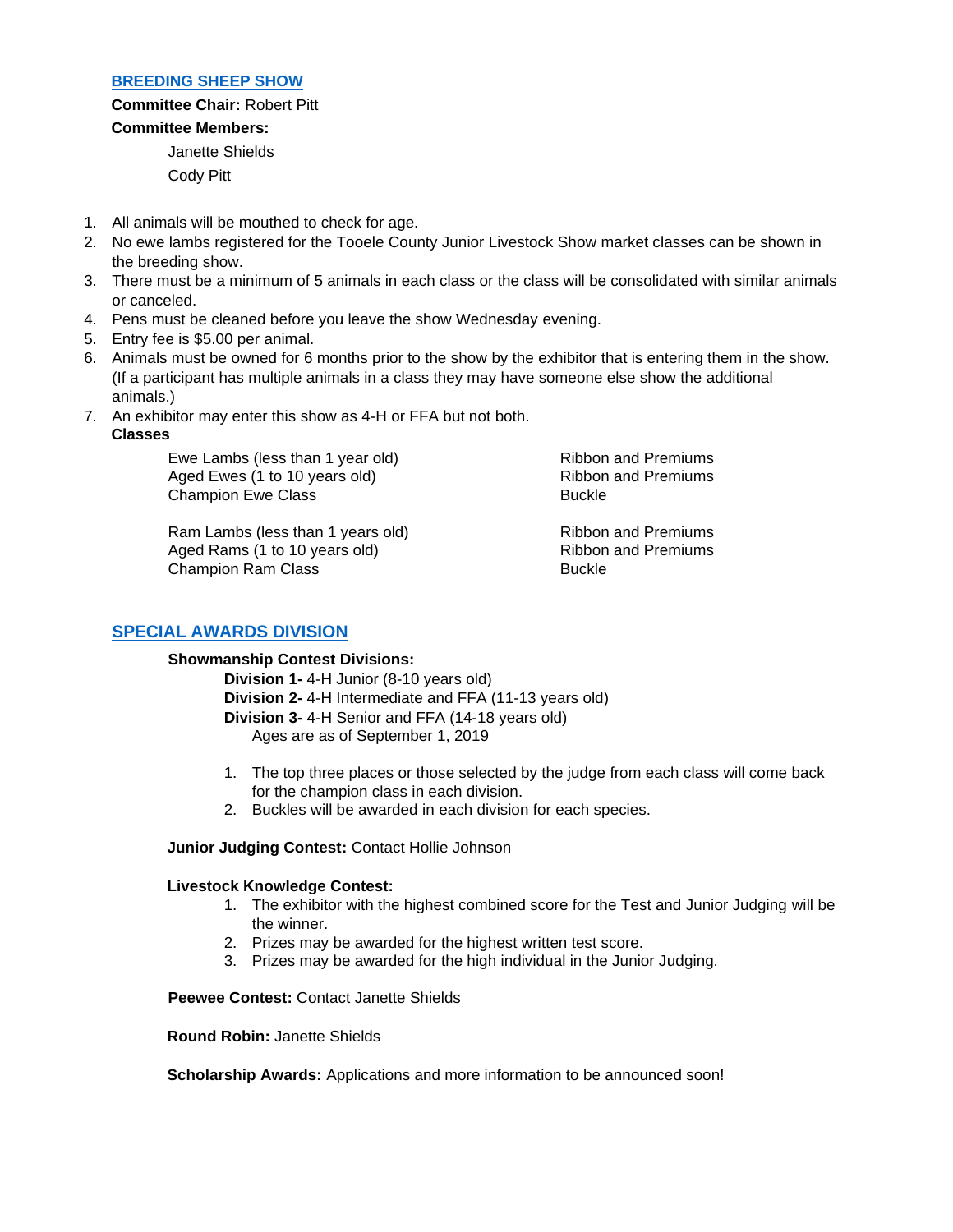# A SPECIAL THANKS TO ALL THE 2020 BUYERS FOR SUPPORTING THE SALE

# **\$10,000+**

Ferreus Industries Walmart Supply Chain **\$5000+** Talking T Cattle Co. IFA Country Stores Tami and Bob Gowans **\$2500+** Lang Equipment Pine Ridge Ranch Les Schwab Pacific West Grantsville FFA LIT Electric, Inc Rdaj Patil EMI Health Energy Solutions Mike Johnsen Great Basin Industrial 2M Contract Development Ryan Marshall

Adobe Rock Grantsville FFA Foundation VOS Christensen & Griffith Horticulture Plus Countryside Animal Clinic B & M Farms Intermountain Tech Utah Fabrication Gailyn Lund **\$1000+** Sydnie & Kalem Sessions Tooele Title Flying U Ranch Commissioner Shawn Milne Tooele Motor Company Gowans Livestock Janet Williams Insurance Agency Backwards Five Cattle Co. CJ Trucking Spray-On Solutions Frisco Leasing Brown-Loder Family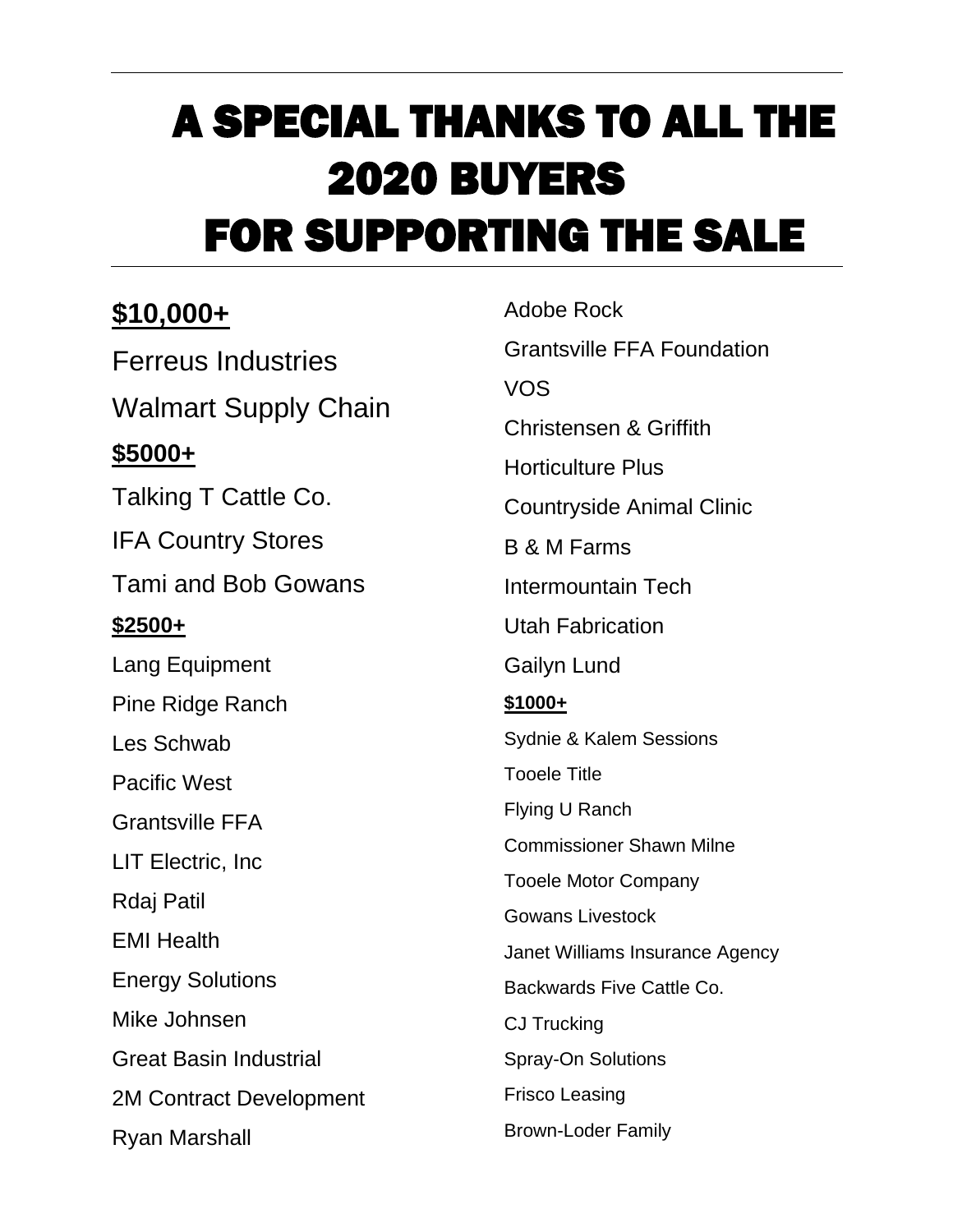Aaron Jarnigan Steadman's Recreation Waikato Construction Tuff Excavation Auston & Kelsey Smith Ensign Ranches Hayley Leishman Randy Evans Wasatch Steel Erectors The Ranch at Pine Canyon Ames Construction Bevan Beef & Boers HD Transport Rocky Mountain Industrial Timothy Brown Birch Family Pharmacy Kelsey L Shields Johnson Land & Livestock Dusty & Rena Griffith Garity Plumbing Hurst Seed Brent Marshall Wasatch Training Royal Auto Group Cal-Ranch Matthews Brothers Nolan Steadman Walters Ranch Diamond Jane Assisted Living Roger Knight Construction

Warr Memorial Park CLR Trucking Create Better Health Tooele County Hugh Hedgepeth Jones & Demille Engineering Liddiard Home Furnishings McCormick & Sons Excavation Mike Wilson Northern Title Company Performance Equine Dentistry Riteway Concrete Tooele Valley Plumbing Total Dental Administrators **\$500+** Rex Hardman Ritchie Brothers Big Stuff Taxidermy Dustin Tycksen Randy Young Construction Roberta Graft & John Graft Western Valley Concrete & Stucco Counting Sheep Anesthesia MLH Productions Greg Madsen Lance Marshall Mike Zimmernan Well Service Steed Angus Wise Choice Realty Kidsville Allstate Insurance-Debra Harris Andy Lewis Construction Go-Fer Foods Gordon Bailey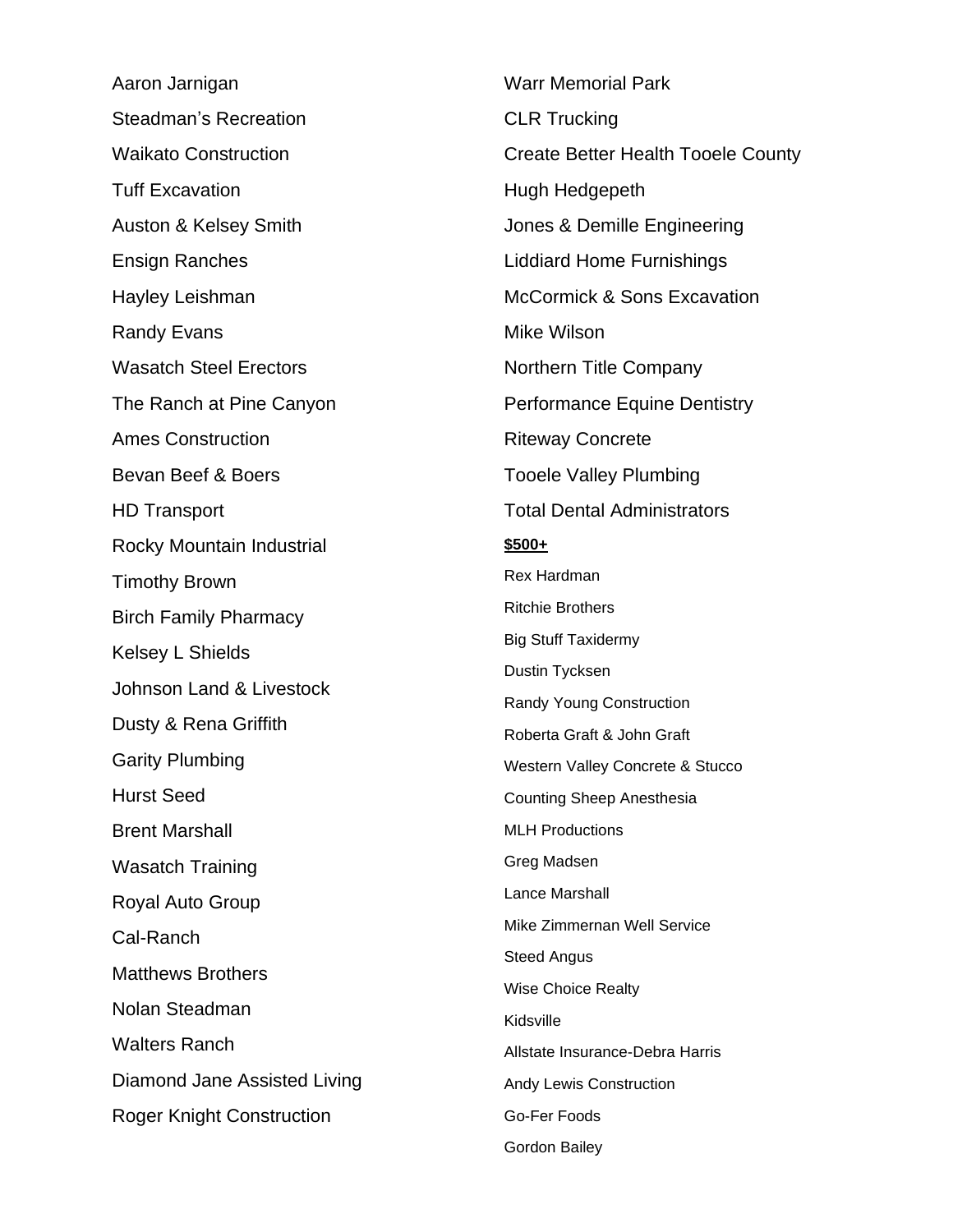| Jake Johnson                      | Wendell Wilde                    |  |
|-----------------------------------|----------------------------------|--|
| Mayla Warr                        | <b>Zions Farm</b>                |  |
| Rachelle Walker                   | Pine Canyon Labradors            |  |
| <b>Turner Concrete</b>            | We Create                        |  |
| <b>Main Street Insurance</b>      | Valley Plumbing & Drain Cleaning |  |
| Anne Smith                        | Industrial Container & Supply    |  |
| <b>Big Stuff Taxidermy</b>        | Laramie Paulick                  |  |
| <b>Charles Larson</b>             | <b>PW Farms</b>                  |  |
| <b>Grantsville City</b>           | <b>Tooele County Farm Bureau</b> |  |
| John Fidler                       | <b>Broken Arrow</b>              |  |
| <b>Tate Mortuary</b>              | Barbs K-9                        |  |
| TJ Hogs                           | <b>Buttars Tractors</b>          |  |
| Intercap Lending                  | CJ Trucking                      |  |
| Jeff Rydalch                      | Hall'n Inc                       |  |
| Kyle & Moana Bouwhuis             | Hexcel                           |  |
| <b>LK Builders</b>                | In Memory of Cody Wrathall       |  |
| <b>Rhett Butler</b>               | Jay's Sinclair                   |  |
| Scott & Janet Moore               | Ken Webb                         |  |
| <b>Tooele Floral</b>              | Key-Lix                          |  |
| <b>Tooele Transcript-Bulletin</b> | Mayla Warr                       |  |
| TV Moore Family Partnership       | <b>MP</b> Environmental          |  |
| 3B Club Lambs                     | Rusty & Martha Ruby              |  |
| Life's Worth Living Foundation    | South Valley Equine              |  |
| Little Mountain Plumbing          | Stansbury FFA                    |  |
| Speakman Concrete Service's       | <b>Wheeler Machinery</b>         |  |
| <b>Anderson Livestock</b>         | <u>Under \$500</u>               |  |
| <b>Bart Anderson CDL's</b>        | Williams Livestock               |  |
| Bryan Rydalch                     | Scott Wolfe                      |  |
| Compressor Pump & Service Inc.    | Leaning H Livestock              |  |
| Dave R Grant Hay                  | <b>JSR Services</b>              |  |
| J & M Steel Solutions             | Ty Judd                          |  |
| Peters Land & Livestock           | Mark Matheson                    |  |
| Rocky Mtn Refrigeration           | <b>SC Builders</b>               |  |
| <b>Ted Aagard</b>                 | Kenworth Sales Company           |  |